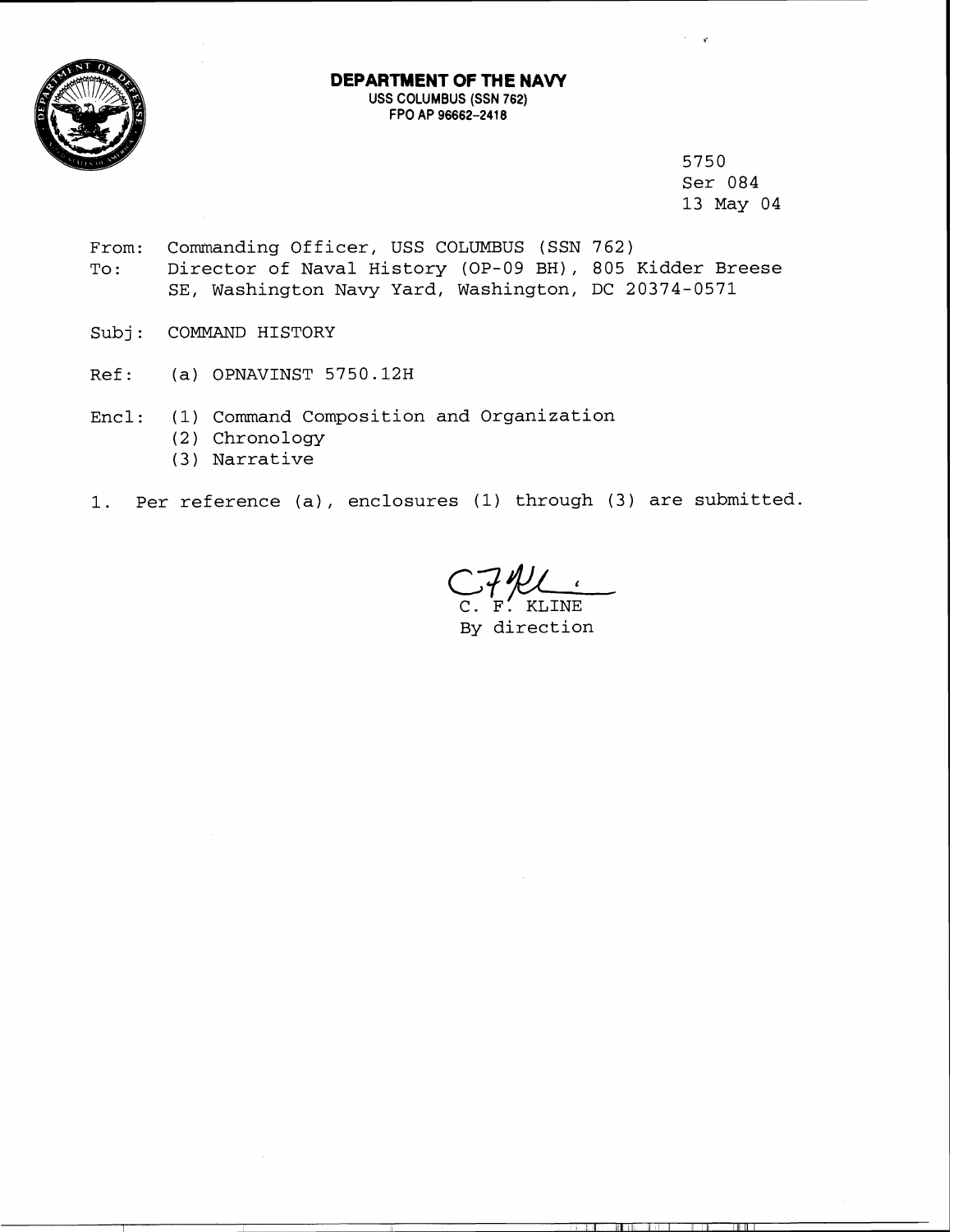## **USS COLUMBUS (SSN 762) COMMAND COMPOSITION AND ORGANIZATION FOR JANUARY 2003 to DECEMBER 2003**

|      |  |       | SNDL Short Title: USS COLUMBUS (SSN 762) |  |  |
|------|--|-------|------------------------------------------|--|--|
| UIC: |  | 21692 |                                          |  |  |

USS COLUMBUS (SSN 762) is the fifty-first ship of the Los Angeles class, and the twelfth of the improved version. With stealth, endurance and agility, COLUMBUS can be used in roles and missions to meet the challenges of the ever-changing global geopolitical climate. COLUMBUS has the ability to arrive on station quickly, stay for an extended period of time and covertly carry out multiple missions including undersea warfare (USW), anti-surface warfare(ASUW), deployment of special operation forces, mine laying, precision strike land attack or deterrence through perceived presence. Home-ported in Pearl Harbor, Hawaii, she is under the cognizance of Submarine Squadron SEVEN.

Commanding Officer: Executive Officer: Engineer Officer: Navigator: Combat Systems Officer: Supply Officer: Chief of the Boat:

| CDR Michael B. Ryan             |  |  |  |  |  |
|---------------------------------|--|--|--|--|--|
| LCDR Christopher F. Kline       |  |  |  |  |  |
| LCDR                            |  |  |  |  |  |
| LCDR                            |  |  |  |  |  |
| $\ensuremath{\text{LT}}\xspace$ |  |  |  |  |  |
| $\overline{\text{LT}}$          |  |  |  |  |  |
| MMCM(SS) William A. Roberts     |  |  |  |  |  |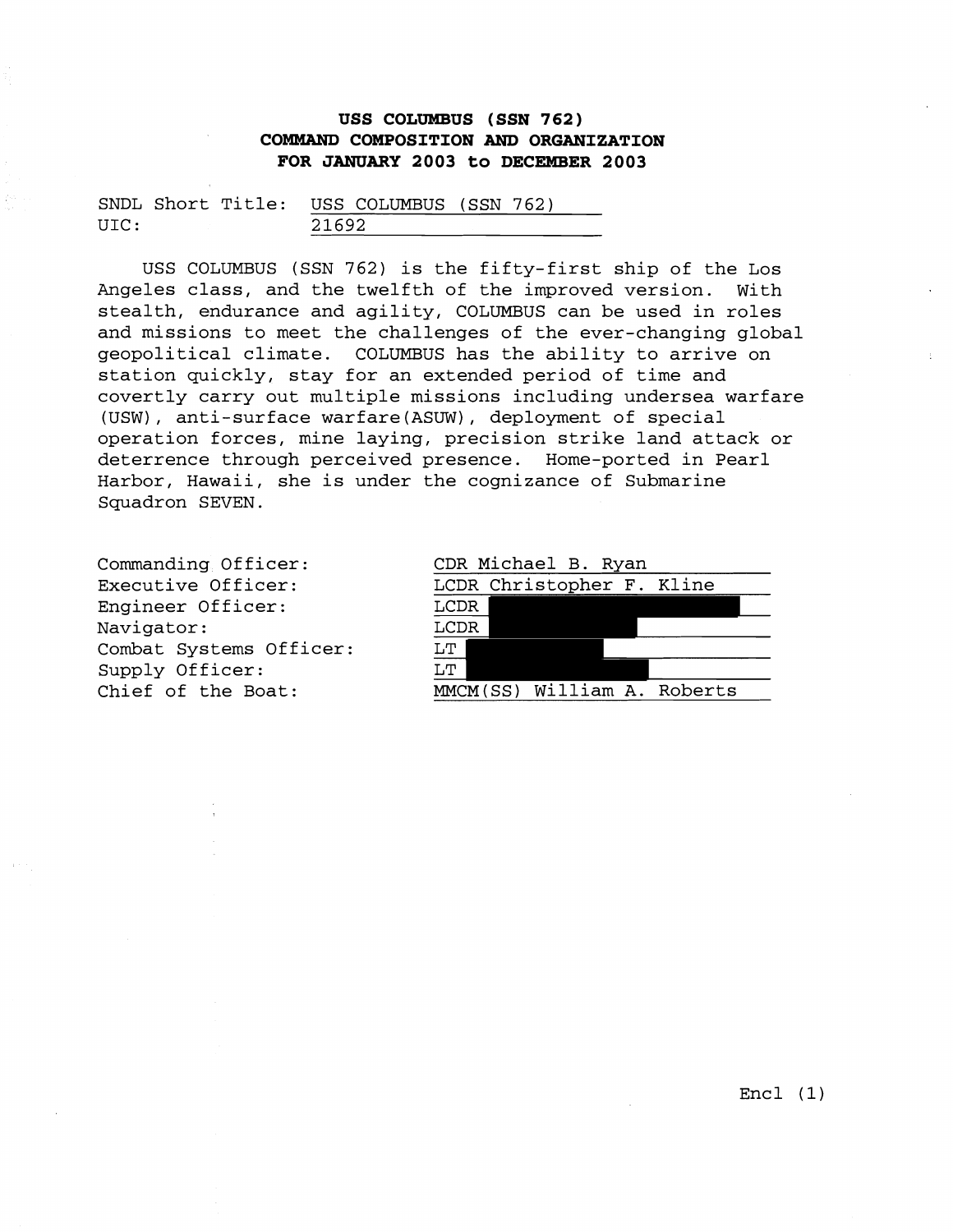## **USS COLUMBUS (SSN 762) CHRONOLOGY FOR JAN 2003 TO DEC 2003**

| <b>DATE</b> |                    |  |                    | <b>EVENT</b>                                   |
|-------------|--------------------|--|--------------------|------------------------------------------------|
|             |                    |  | 01 JAN - 12 JAN    | IN PORT: PEARL HARBOR, HI                      |
|             |                    |  | 13 JAN - 17 JAN    | BASIC SUBMARINE ASSESSMENT                     |
|             |                    |  | 18 JAN - 23 JAN    | BATTERY REPLACEMENT                            |
|             |                    |  | 30 JAN - 03 FEB    | UNDERWAY                                       |
|             | 04 FEB             |  |                    | IN PORT: PEARL HARBOR, HI                      |
|             |                    |  | 05 FEB - 10 FEB    | PROSPECTIVE COMMANDING OFFICER OPS             |
|             |                    |  | 12 FEB - 13 FEB    | IN PORT: PEARL HARBOR, HI                      |
|             |                    |  | 14 FEB - 26 FEB    | ASAT TESTING                                   |
|             |                    |  |                    | PROSPECTIVE COMMANDING OFFICER OPS             |
|             |                    |  | 22 FEB - 26 FEB    | IN PORT: PEARL HARBOR, HI                      |
|             |                    |  | 27 FEB - 05 MAR    | WORKUP                                         |
|             |                    |  | 06 MAR - 13 MAR    | DOCKSIDE ASAT TESTING                          |
|             |                    |  | 15 MAR - 29 MAR    | ASAT TESTING                                   |
|             |                    |  |                    | TACTICAL READINESS EVALUATION WORKUP           |
|             |                    |  |                    | TACTICAL READINESS EVALUATION                  |
|             |                    |  | 30 MAR - 07 MAY    | PRE-OVERSEAS MOVEMENT UPKEEP 1                 |
|             |                    |  | 08 MAY - 19 MAY    | TRANSIT                                        |
|             |                    |  | 23 MAY - 27 MAY    | IN PORT: SAN DIEGO, CA                         |
|             |                    |  | 28 MAY - 05 JUN    | TOMA                                           |
|             |                    |  |                    | <b>BART</b>                                    |
|             |                    |  |                    | TRANSIT                                        |
|             |                    |  | 06 JUN - 12 JUN    | FIRE CONTROL SYSTEM REPAIR                     |
|             |                    |  | 13 JUN - 02 JUL    | ENGINEERING OPERATIONAL TRAINING ASSIST        |
|             |                    |  |                    | OPERATIONAL REACTOR SAFEGUARDS EXAM            |
|             |                    |  | 03 JUL - 08 JUL    | IN PORT: PEARL HARBOR, HI                      |
|             |                    |  | 09 JUL - 16 JUL    | UNDERWAY                                       |
|             |                    |  |                    | 17 JUL - 27 AUG PRE-OVERSEAS MOVEMENT UPKEEP 2 |
|             |                    |  | 28 AUG - 05 SEP    | TUBA CERTIFICATION                             |
|             |                    |  | 06 SEP - 24 SEP    | ATTACK CENTER WORKUP                           |
|             |                    |  | 25 SEP - 09 OCT    | WORKUP                                         |
|             |                    |  |                    | PRE-OVERSEAS MOVEMENT CERTIFICATION            |
|             | 11 OCT - 27 OCT    |  |                    | IN PORT: PEARL HARBOR, HI                      |
|             | 28 OCT - 18 NOV    |  |                    | DEPLOY TO WESTERN PACIFIC                      |
|             |                    |  |                    | ANNUAL EXERCISE WITH JAPAN                     |
|             |                    |  | 19 NOV - 02 DEC    | IN PORT: YOKOSUKA, JA                          |
|             |                    |  | $03$ DEC $-09$ DEC | TRANSIT                                        |
|             | $10$ DEC $-16$ DEC |  |                    | IN PORT: SINGAPORE                             |
|             |                    |  | 16 DEC - 31 DEC    | AT-SEA OPERATIONS                              |

 $Enc1 (2)$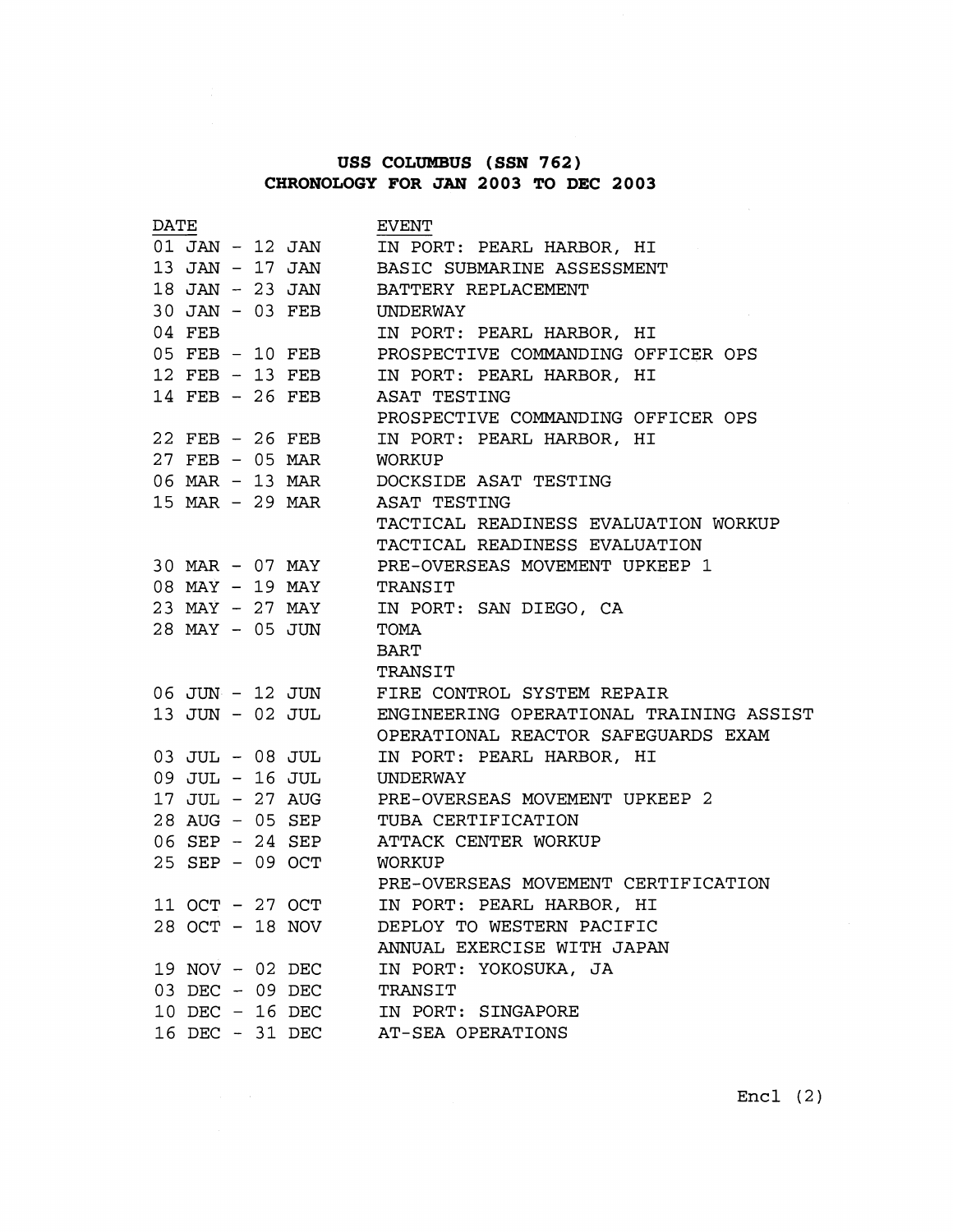## **USS COLUMBUS (SSN 762) NARRATIVE FOR JAN 2003 TO DEC 2003**

In January we completed a Basic Submarine Assessment (BSA) and a battery replacement maintenance period.

February found COLUMBUS intimately engaged in Prospective Commanding Officer (PCO) operations; this tasking afforded her the opportunity to work with two very distinct groups of PCOs, and experience nearly every mission available to the Silent Service. In addition to preparations for a Tactical Readiness Evaluation, the COLUMBUS completed several exercises for the certification of the AN/BYG-1 Fire Control System. These certification exercises culminated with the first test launch of an Operational Test Launch TLAM Missile in Southern California Operational Areas.

COLUMBUS spent a number of days in the port of San Diego, and the crew took full advantage of the attractions the area has to offer. This was a beneficial call as it preceded a tense transit back to Pearl Harbor and the rigorous preparation for and execution of an Operational Reactor Safety Exam (ORSE).

From February through July COLUMBUS spent many days underway, launched 30 exercise weapons, conducted numerous exercise strikes, and practiced all elements of submarine operations.

As a reward for our stolid showing during the ORSE and its work-up, COLUMBUS enjoyed a brief weekend stand-down over the Fourth of July; this allowed the crew a greatly desired respite to participate in the local festivities. Upon the middle of the following week, we set sail yet again for strike certification.

Having completed her pre-deployment certification for Tomahawk Strike Operations and a period of upkeep during which we addressed all the requisite maintenance issues prior to our deployment, we conducted advanced training sessions intended to mimic the scenarios COLUMBUS might encounter on her travels overseas. These exercises culminated in COLUMBUS being certified to deploy to the Western Pacific Ocean.